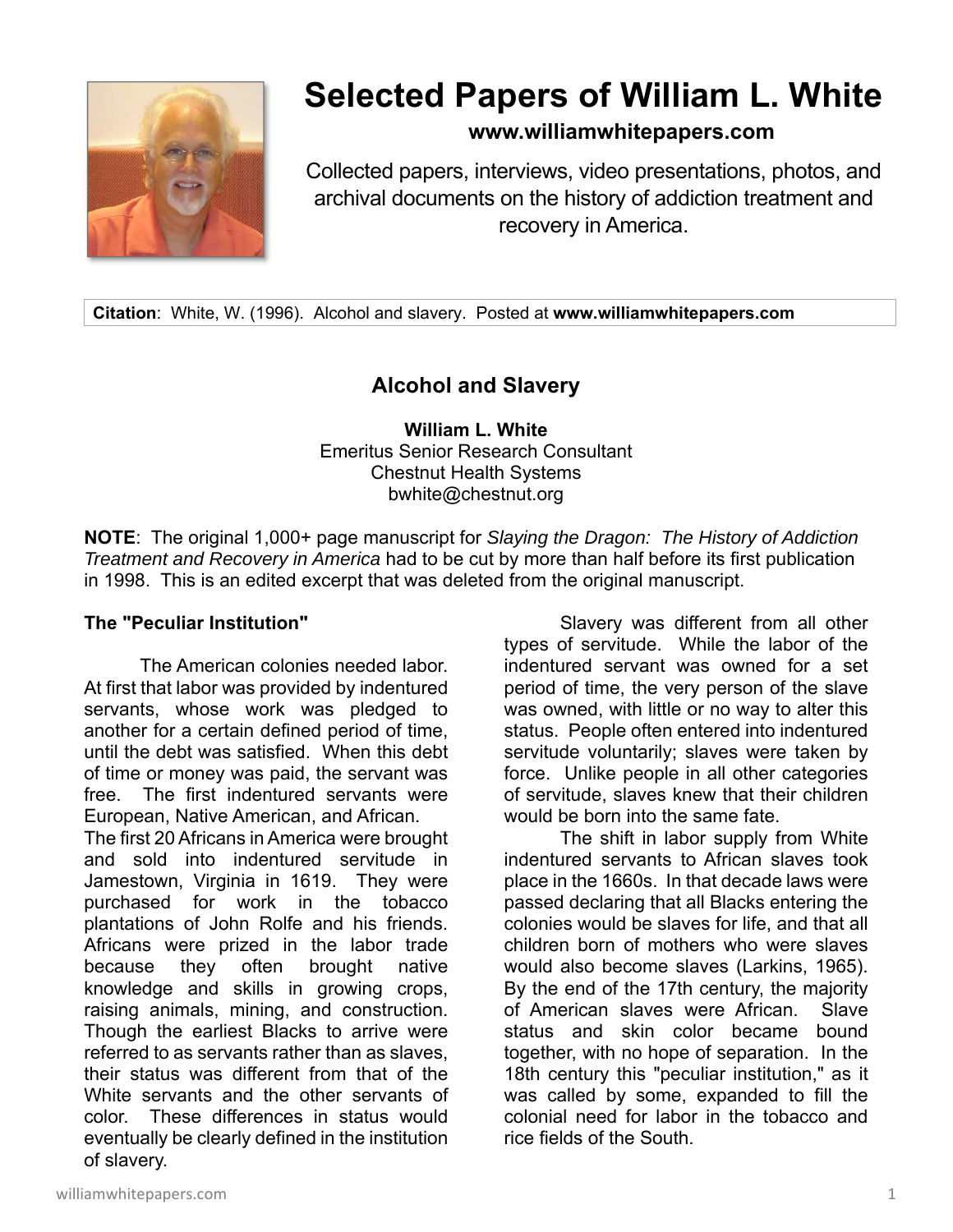Of every 1,000 African slaves brought to the Americas, only 45 arrived in one of the thirteen American colonies. Most were taken to Brazil or to the West Indian Islands of Barbados, Guadeloupe, Martinique, Cuba, or Jamaica. Many of the African slaves who arrived in the colonies had first spent time in the West Indies (Conniff and Davis, 1994).

Between 1630 and 1660, a growing number of Blacks achieved their freedom from slavery. They reached this status by buying their own release, or by being bought and freed by others (usually family members). Some were set free by being released by their owners (usually for good service) or by being born to a free woman.

By 1790, there were almost 60,000 free Blacks in the United States. Virginia had more than 12,800; Maryland, North Carolina, and Massachusetts all had more than 5,000; and Pennsylvania, which had only 3,707 slaves, had 6,531 free Blacks in 1790 (Conniff and Davis, 1994). Between 1777 and the early 1800s, slavery was virtually abolished in the North and prohibited in much of the new territory being added to the United States.

## **The Role of Alcohol in the Slave Trade**

Historians have long believed that alcohol played a central role in the 18th century's "triangle slave trade." Ships loaded with American rum traveled to the Golf Coast of Africa, then left with a human cargo bound for the West Indies. There, slaves were traded for the sugar and molasses that would return to New England for the production of more rum and preparation for the next trip to Africa. In 1773, traders could buy a slave in Africa for 140-160 gallons of rum (Taussig, 1928). Some modern historians have begun to question the extent of this trading pattern.

 Alcohol sometimes played another role in securing slaves for the colonies. In general, slaves brought to the Americas were either captured or purchased in the extensive slave trade that existed within Africa. Africans became slaves in their own countries because of their debts, because they were captured in war, or as punishment for breaking laws. In their search for slaves to take back to the Americas, many unscrupulous traders would use liquor to lower the defenses of the Africans whose slaves they wanted to buy. Taussig reports the story of a Captain Hildebrand, who bought one of the wives of a man he had made drunk, then refused to sell her back when the man sobered up and plead for her return. She was among the slaves who made the trip to America (Taussig, 1928). Alcohol was also used as currency in the African slave trade. In his history of African Americans, Bennett notes that the traders could buy a woman in Africa for as little as a gallon of brandy and six beads (Bennet, 1969).

#### **Alcohol in African Culture**

Most African people brought to America as slaves came from West African cultures, in which alcohol had been available and used since antiquity. Alcoholic beverages beer and wines were blended into the economic, social, and religious customs of the non-Islamic African cultures. Highly defined rituals and traditions served to minimize problems. In these cultures, drinking in moderation was encouraged, while drunkenness and other socially disruptive behavior was strongly tabooed.

In spite of the fact that they had been torn from their cultural roots, African slaves brought to the new land many of their attitudes and rituals concerning alcohol. In the early years of their arrival, Blacks were so moderate in their drinking habits that they were thought to be immune to the influence of alcohol (Herd, 1985b).

#### **Alcohol and Other Drug Use by Slaves**

The slaves had only limited contact with other psychoactive drugs. They chewed, sniffed, and smoked tobacco. There is little evidence that they took advantage of the psychoactive properties of the hemp (marihuana) that was grown commercially. Slaves had little access to medicines of the day, clearly not enough access for regular mood alteration. The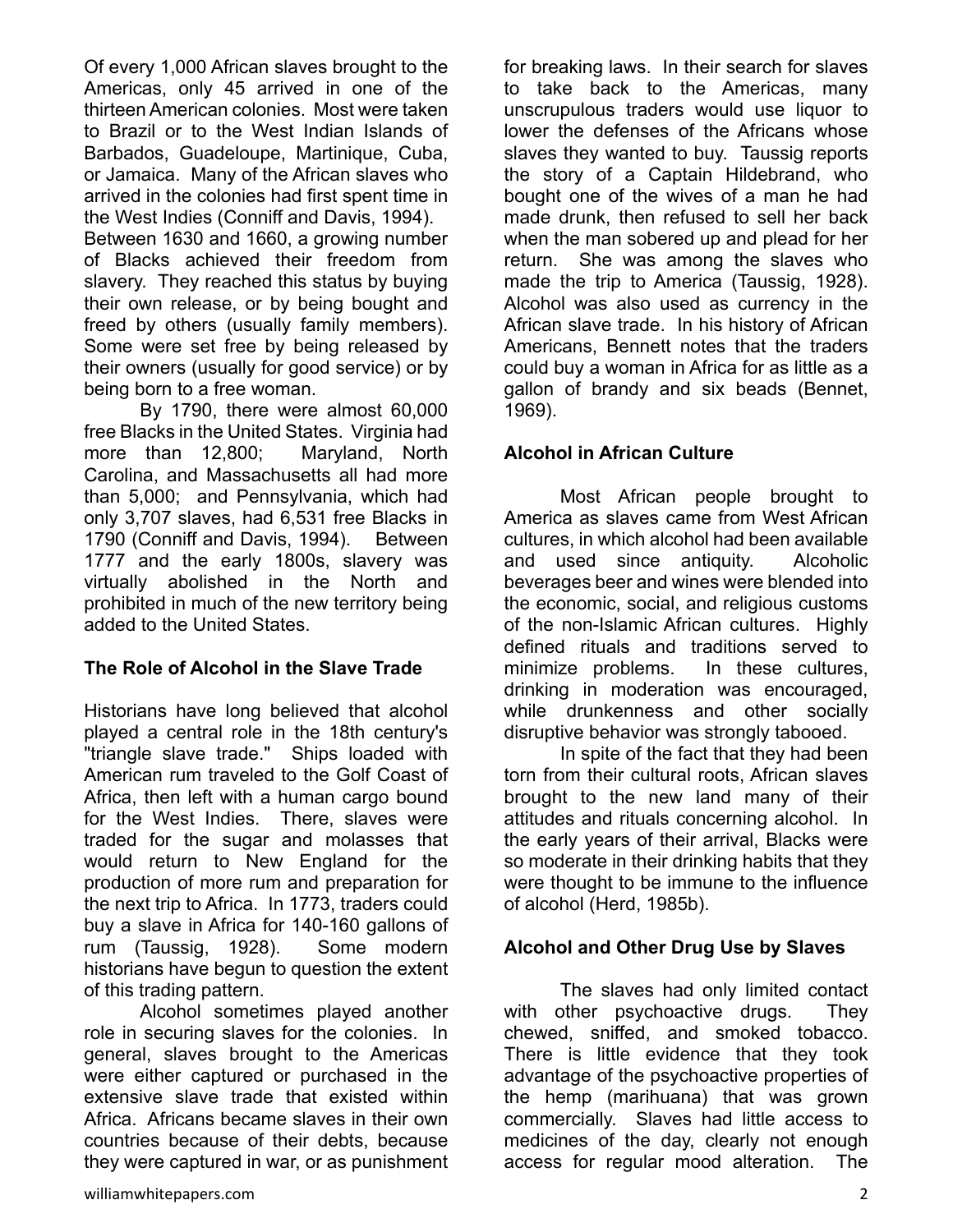slaves' illnesses and injuries were often ignored by their owners or treated with patent medicines. There were patent medicines specifically marketed to slave owners for the ills experienced by their slaves. It is likely that these remedies gave the slave only occasional contact with alcohol and the other drugs of the day (Young, 1961).

 Drunkenness was linked to the whip in two ways. First, a slave's intoxication without the approval of his or her master was one of the acts along with impudence (asking to be sold), breaking household articles, and giving sexual favors to people other than the master that were punished with flogging. Second, drunken masters were more subject to fits of anger and to impulsive and excessive punishment (Blassingame, 1972).

#### **Alcohol and the Slave Codes**

States, counties, and municipalities, particularly those in the South, showed great concern about slaves and alcohol. This concern over the relationship between slavery and drinking involved two issues. First, the authorities were worried about the damage or loss of property that the owner would suffer if a slave were injured or killed while drinking and that poor Whites would use alcohol to entice slaves to steal the valuables of their masters (Aaron and Musto, 1981). Laws were thus passed that kept slaves from owning or operating stills and that made anyone selling alcohol to a slave financially liable if the slave were injured or killed while intoxicated (Larkins, 1965; Davis, 1974).

A second and more dominant concern was the slave owner's fear of insurrection--a concern that grew more and more intense after the bloody Stono Rebellion of 1739 in South Carolina and the later slave revolts led by Gabriel Prosser in Virginia (1800), Denmark Vesey in South Carolina (1822), and Nat Turner in Virginia (1831). Some 250 slave plots and revolts fueled Whites' fears of Black insurrection (Katz, 1990). White fears rose as the slave population grew from

700,000 in 1790 to 4 million in 1860 (Schlesinger, 1993).

Beginning in the 1670s, governing bodies in the slave-holding states responded to these fears with creation of slave codes. These codes defined what slaves (and sometimes servants and apprentices) could or could not do, where they could or could not go, and what they could or could not say. Maryland, for example, passed a law prohibiting Blacks from forming "lyceums, lodges, fire companies, or literary, dramatic, social, moral, or charitable societies" (Coniff and Davis, 1994). Slaves could not live by themselves, gather by themselves in groups larger than five, travel without a pass, own weapons, hire themselves out, practice medicine, or preach to any but the master's own slaves and then only if a White person was present. They also could not buy or drink alcohol, except under conditions defined by their master (Stampp, 1969).

Nearly all of the slave codes addressed the issue of buying and drinking alcohol. In areas where the fear of slave insurrection was greatest, the sale of alcohol to slaves was completely against the law. Other areas allowed the sale of alcohol to slaves, but only with their master's permission. Laws against the sale of alcohol to slaves were very difficult to enforce, ironically, because of laws that banned slaves testifying against Whites. Some colonies, such as South Carolina, provided organized patrols that visited plantations and "tippling houses" to make sure no slaves were drinking. Denise Herd describes the codes regulating the slaves' access to alcohol as part of the overall "machinery of control" that was part of the institution of slavery (Herd, 1985).

The slave codes were part of broader body of law that defined expected and illegal behavior according to social class. The slaves were not the only class of people targeted for such legislation. Under a general fear of uprising, laws were passed to keep alcohol away from Indians and White indentured servants as well. The regulations in the slave codes, particularly those that dealt with alcohol consumption, were often extended to free Blacks, who were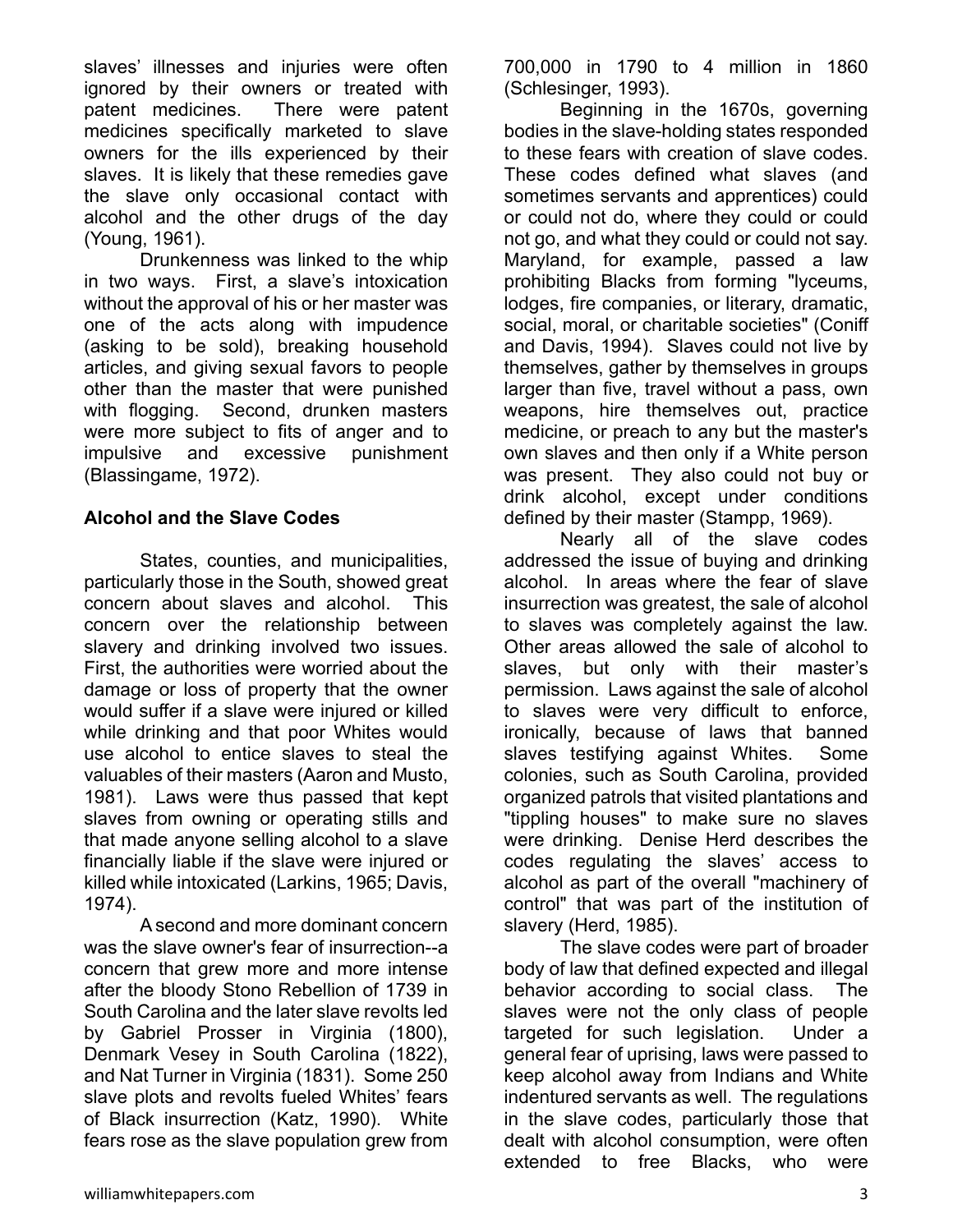suspected of encouraging rebellion among the slaves. Laws aimed at preventing the sale of alcohol to Blacks painted ominous pictures of places "where mobs and caucuses of our Slaves nightly assemble at their orgies, to inflame the brains with copious libations, and preach rebellion against their white masters" (Cited in Herd, 1991, p. 356).

In spite of the legal restrictions on Black access to alcohol, a regular commerce in alcohol sprang up between poor Whites and slaves, in which the Whites would trade alcohol for vegetables. Poor Whites, who owned no slaves, also hired slaves and paid them with liquor.

 The wealthy planters' periodic efforts to stop this commerce often sprang more from concern about the social implications of contact between poor Whites and slaves than from any concern about the slaves' drinking activities. The wealthy classes were afraid that friendly contact between poor Whites and slaves would lead the former to shelter runaway slaves and to encourage rebellion (Genovese, 1976). Based on that concern, they made every effort to isolate the two groups from one another, and to cultivate hatred between poor Whites and slaves. Alcohol was a concern, in part, because it represented a point of interracial commerce and social contact. Alcohol was seen as a lubricant for social interaction between equals. Since equality between the races was denied, both social etiquette and law discouraged shared drinking between White and Black (Larkins, 1965).

#### **Alcohol as a Tool of Oppression**

Alcohol was sometimes used by slave owners, consciously and deliberately, as a tool of control and manipulation. It was a regular part of seasonal celebrations. Masters often rewarded slaves in whiskey, to motivate them to work harder during harvest time. The harvest-time ritual represented a blending of African and European cultures, but it also served as a means of control. This use of alcohol as a tool of manipulation had been carried to the colonies from the West Indies. Thomas Tenison, an English

clergymen, wrote of this practice in Barbados:

*I am loath to be particular with you Sir, in respect to Negro Men, and your plying them with this destructive liquor and tho your intention herein be to perpetuate their servitude, the very methods you take to do it, by indulging them in excess of drinking, proves very frequently your disappointment, and their death* (Taussig, 1928, , p. 20).

American slaves took part in house and church raisings, and in other social festivities in which alcohol was served. Slaves were often allowed not to work on the days between Christmas and New Year's as well as other occasional holidays. Drunkenness was common during those times. It was openly encouraged by masters and overseers who provided alcohol in its cheapest and most concentrated forms. Frederick Douglass described the holiday drinking custom that had been encouraged under slavery.

*Not to be drunk during the holidays, was disgraceful; and he was esteemed a lazy and improvident man, who could not afford to drink whiskey during Christmas*  (Douglass, 1855, p. 252).

In some areas the masters extended the same encouragement to the weekends, when slave duties were lessened. Some historians see in this practice the roots of weekend binge drinking and the achievement of status through high tolerance for alcohol.

One way in which the planters and overseers encouraged drunkenness was their sponsorship of drinking contests among the slaves. In his autobiography, Frederick Douglass described the role that these holiday drinking rituals played in the institution of slavery.

*These holidays serve as conductors, or safety valves, to carry off the rebellious spirit of enslaved humanity . . . . this mode of treatment [promoting episodic drunkenness] is a part of the whole system of fraud and*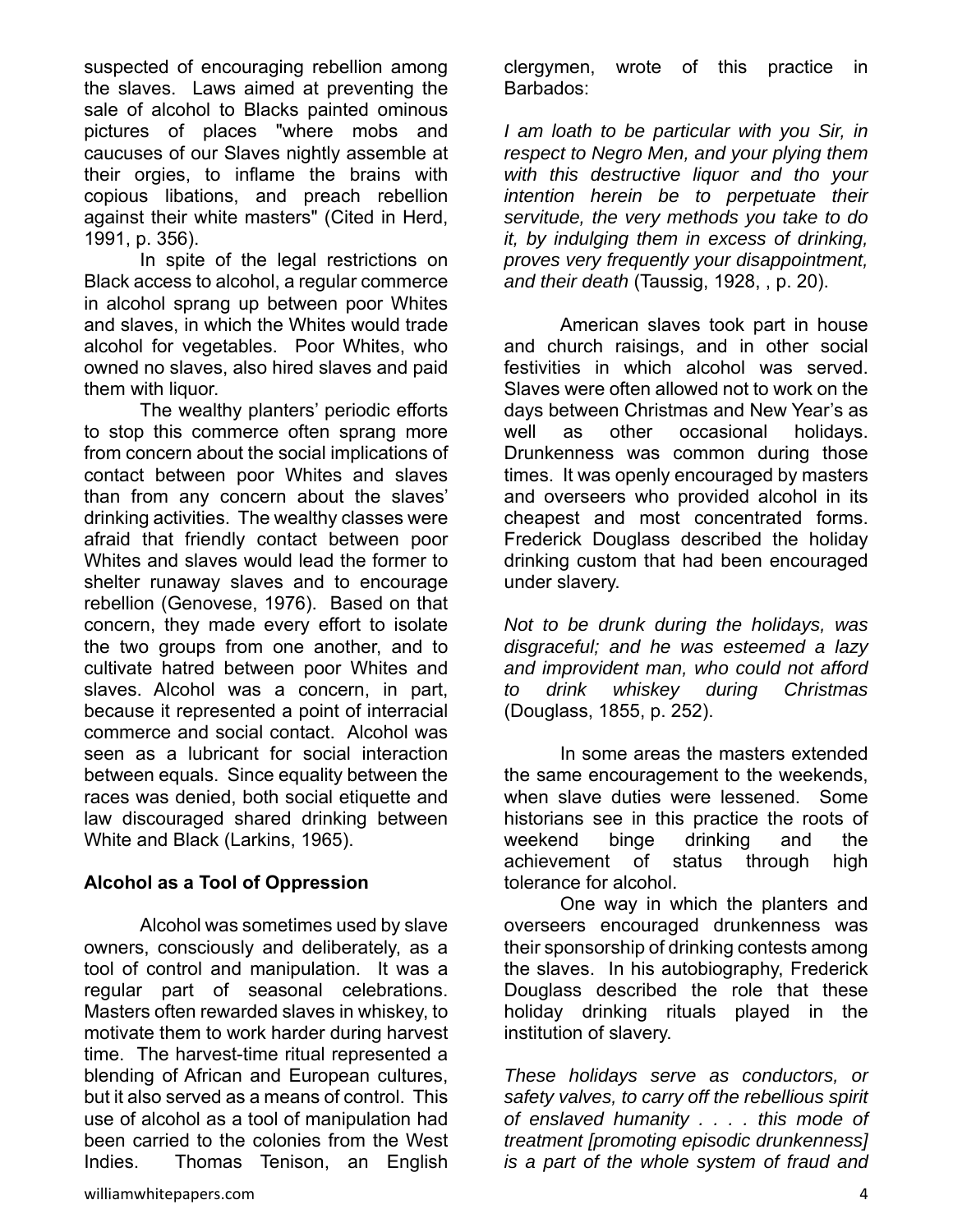*inhumanity of slavery.* (Douglass, 1855, p. 256)

Douglass believed that holiday rituals designed to degrade the slave were not meant as positive alternatives to the daily drudgery of slavery.

*We felt, and very properly too, that we had almost as well be slaves to man as to rum. So, when the holidays ended, we staggered up from the filth of our wallowing, took a long breath, and marched to the field--feeling upon the whole, glad to go, from what our master had deceived us into a belief was freedom, back into the arms of slavery.* (Douglass, 1855, p. 256.)

Douglass went on to note how the slave master=s control of the slave's drunkenness reduced the risk of rebellion.

*When a slave was drunk, the slave holder had no fear that he would plan an insurrection; no fear that he would escape to the north. It was the sober, thinking slave who was dangerous, and needed the vigilance of his master to keep him a slave.* (Douglass, 1855, p. 256)

The prohibition of drinking, control of drinking, and promotion of drunkenness are all manipulative tools that the slave holder used to exercise his social superiority and his control of the slave. What they show more than anything else, however, is his fear of the slave.

There is little evidence that slaves experienced alcohol problems. In the folk literature of slavery and of the post-Civil-War South, gambling is mentioned more often as a vice among Blacks than is the use of alcohol or other drugs.

After the Revolutionary War, slavery was prohibited in most Northern states. In some areas the newly freed Blacks faced fewer restrictions on access to alcohol, while other areas made no distinction between slave and free in their restrictions on alcohol consumption. Freed blacks often chose not to use alcohol, seeing sobriety as necessary for their safety and their potential citizenship.

The primary alcohol problem for Blacks, in the North and the South, both slave and free, was the risk of what could happen to them when White men and women became intoxicated.

Davis and Franklin note that there was a rise in Black drinking during the period of Reconstruction. Possessing alcohol, and drinking whenever they chose, were symbols of something that had been denied to Blacks under slavery, yet alcohol continued to serve as a tool of social control during Reconstruction. Alcohol, which had been used to manipulate slaves who couldn't vote, was later used to manipulate the votes of emancipated Blacks (Davis, 1974, Franklin, 1974).

If slavery has left a legacy affecting African American drinking patterns, it is the association of drinking with celebration, and the pattern of episodic use in which drinking and drunkenness were considered one and the same.

## **A Brief Reflection**

 Some writers assert that slavery inflicted psychological and cultural wounds that have been transmitted from generation to generation in the American culture. According to these writers, understanding the nature and legacy of slavery might provide clues to the roots of alcohol and other drug use patterns in the African-American community today. Excessive alcohol and other drug use may itself be seen as a failed strategy of healing personal and cultural wounds (Bell, 1992; Green, 1995).

The history we are reviewing can give us clues to a number of hidden dynamics in our current service relationships. When a White counselor and an African-American client sit in a room together, the ghosts of slave and slave master shimmer in the air until that history is buried in each developmental stage of the helping relationship. When an African-American counselor first meets an African-American client, the ghosts of the house slave and field slave are there with them until an authentic, present-oriented relationship is developed.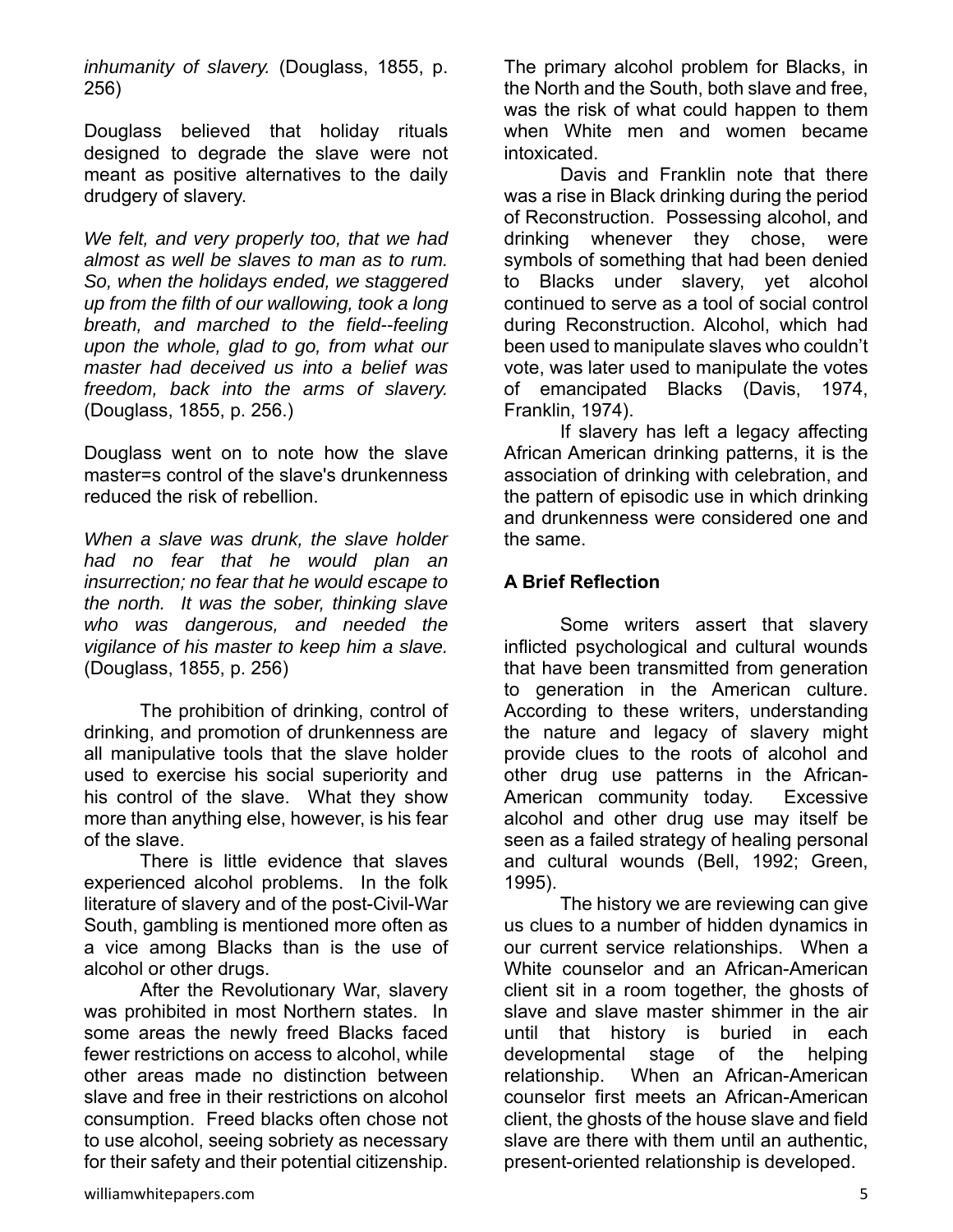The emotional memory of this history lives even where the detailed knowledge of the history is unknown to both client and counselor. Hidden within our shared history are demons of rage, fear, and guilt that must be recognized and exorcized if we are to avoid repeating the worst of this history in our service relationships. This historical transference and counter-transference is played out in all the ways in which race, ethnicity, age, gender, religion, sexual orientation operate as unrecognized dynamics within our helping relationships.

The history we are reviewing reminds us that some aspects of what we now call psychopathology might also be seen as forms of social pathology that have been recycled for generations. This same history might help us recognize styles of cultural resistance and survival that we can enlist as allies in the addiction recovery process. As you proceed with this story, I encourage you to question how historical events such as slavery created enduring legacies that continue to influence the circumstances surrounding addiction, treatment, and recovery in America today.

**Acknowledgement**: I would like to thank Gay Chisum and William Green for their helpful critiques of the above material and their suggestions of source materials.

#### **References and Recommended Reading**

Aaron, P. and Musto, D. (1981) Temperance and prohibition in America: A historical overview. in Moore, M. and Gerstein, D. Eds. *Alcohol and public policy: Beyond the shadow of prohibition.* Washington DC: National Academy Press, pp. 127-181.

Bennett, L. (1969). *Before the Mayflower: A history of Black America*. Chicago: Johnson Publishing Company.

Blassingame, J. (1972). *The slave community: Plantation life in the antebellum south*. NY: Oxford University Press.

Blassinggame, J. W., & McKivigan, J. R. (1979-1992). Temperance and anti-slavery:

An address delivered in Paisley, Scotland on 30 March 1846. In *The Frederick Douglass papers; series one: Speeches, debates and interviews, 5 volumes, (Vol 1, pp 207-208).* New Haven, CT: Yale University Press.

Blassinggame, J. W., & McKivigan, J. R. (1979-1992). Intemperance viewed in connection with slavery: An address delivered in Glasgow, Scotland, on 18 February 1846. In *The Frederick Douglass Papers; series one: Speeches, debates and interviews, 5 volumes, (Vol 1, pp 166-167).* New Haven, CT: Yale University Press.

Coniff, M. and Davis, T. (1994). *Africans in the Americas: A history of the Black diaspora*. NY: St. Martin's Press.

Davis, F. (1974). Alcoholism among American Blacks. *Addictions*, 3, 8-16.

Douglass, F. (1855). *My bondage and my freedom*. New York, NY: Miller, Orton, & Mulligan.

Franklin, J. (1974). *From Slavery to Freedom*. NY: Knopf.

Genovese, E. (1972). *Roll, jordan, roll: The world the slaves made*. NY: Vintage Books.

Herd, D. (1985). We cannot stagger to freedom: A history of Blacks and alcohol in American politics. In: Brill, L. and Winick, C. *The yearbook of substance use and abuse*: Volume III. NY: Human Sciences Press, Inc.

Katz, W. (1990). *Breaking the chains: African-American slave resistance*. NY: Maxwell Macmillan International Publishing Group.

Larkins, J.R. (1965*). Alcohol and the Negro: Explosive issues*. Zebulon, NC: Recod Publishing.

Larkins, J. (1976). Historical background. In Harper, F. *Alcohol Abuse and Black America*. Alexandria, Virginia: Douglass Publishers, Inc.